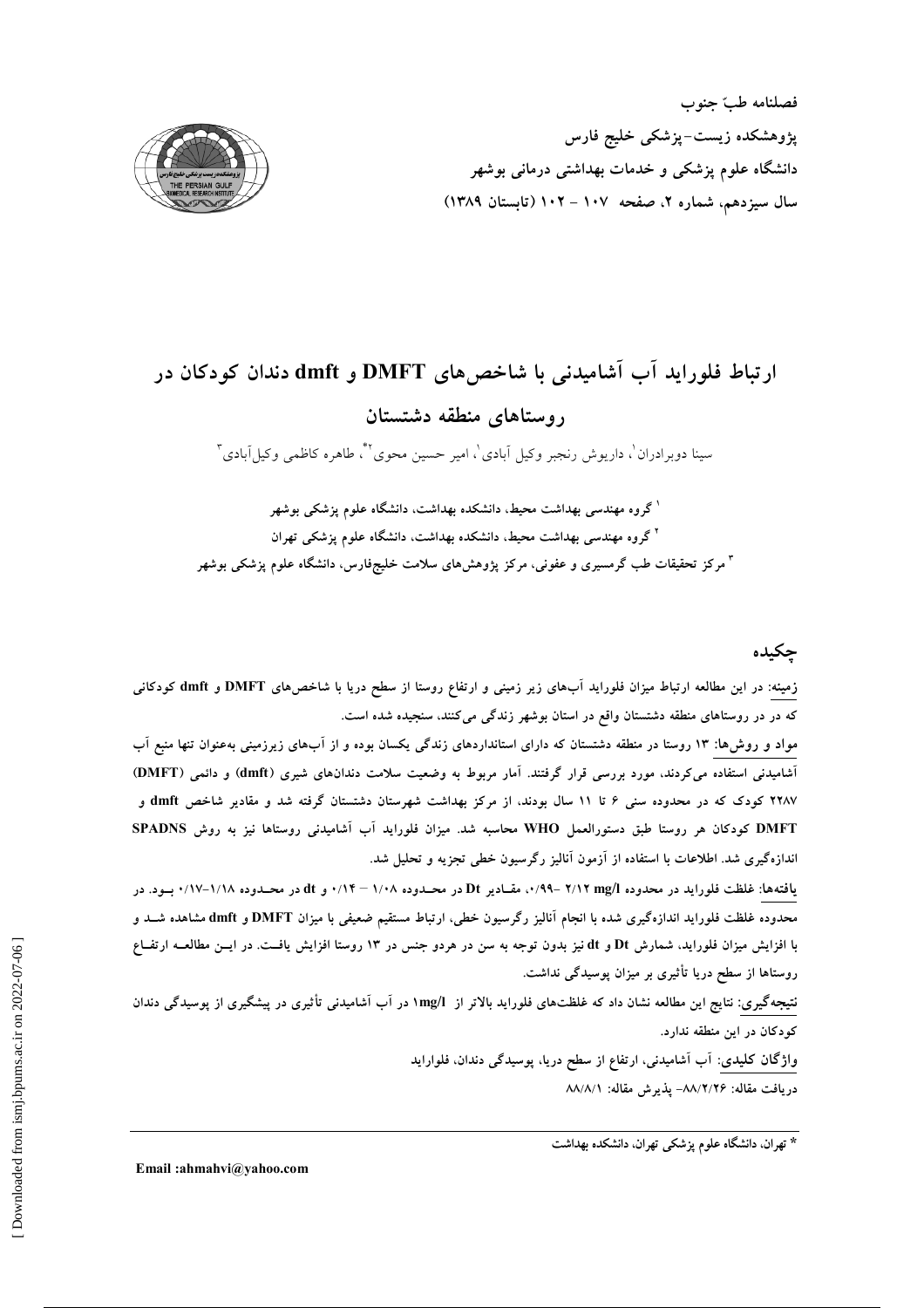#### مقدمه

علاوه بر اختلالات استخوانی و دندان ، مشخص شـده است جذب بیش از حد فلوراید باعث ایجاد اثـرات مضر بهداشتی بی شماری میشود (۵–۱) و با توجه به اینکه معمولاً آب آشـامیدنی مهـمتـرین منبـع جــذب فلورايد مىباشد، تعيين ميزان فلورايد و اثـرات بـالقوه آن بر سلامتی بهویژه از نظر پوسیدگی دندان و بیماری فلوئوروزیس (شکل ۱) در بسیاری از کشورها مورد توجه قرار گرفته است (١٠-۶). علاوه بر اين براسـاس نظرات اخير انجمـن علمـى فلورايـد مقـادير فلورايـد

بالاتر از w mg/l/ . آب آشامیدنی مے توانید بے جای اثرات مطلوب پیشگیری از پوسیدگی دنـدان، مضـرات متعددی را درپی داشته باشد و این انجمن تلاشهای جدی را بهمنظور حذف فلوئورزنی بهویژه در مـواردی که جهت دستیابی به مقادیر بالاتر mg/l، صورت می گیرد را دنبال می کند، زیرا علاوه بر تبعات اقتصادی فلوئورزنی در مقیاس زیاد اثـرات بهداشتی مضـری را نیز در بر دارد (۱۱ و ۱۲).



شکل ۱) فلوئوروزیس دندانی در کودکان روستاهای دشتستان

متأسفانه در کشور مــا هنــوز بــه تحــولات و نظريــات اخیر انجمن علمی فلوراید در امر فلوئورزنی و مقادیر بهينه أن توجهي نشده است. لذا در اين مطالعه ارتباط میزان پوسیدگی دندان در کودکان با میزان فلورایـد آبهای مصرفی جهت آشامیدن و یخت و پـز در ۱۳ روستای منطقه دشتستان و همچنین با ارتفاع روستا از سطح دريا سنجيده شده است.

## مواد و روش کار

ایس مطالعه در ۶ ماه اول سال ۱۳۸۶ در منطقه دشتســتان بــه وســعت ?۳۶۶ Km واقــع دراســتان بوشهر انجام شده است. ایــن منطقــه دارای آب و هوای گـرم و خشـک در تابسـتان و آب و هــوای معتــدل در زمســتان مــیباشــد. ۱۳ روســتای شــهر برازجان کـه دارای منـابع آب زيـر زمينـی جهـت

تأمین آب آشامیدنی با غلظتهای متغیـر فلورایــد بودند، جهت این مطالعه انتخاب شدند. آمار مربوط به میزان پوسیدگی، پرشده و از دست رفته دندانهای شیری (dmft) و دائمی (DMFT) تمامی کودکان دانشآموز هر روستا که در محدوده سنی ۶ تا ۱۱ سال که جمعـاً شـامل ۱۰۸۰ پسـر و ۱۲۰۷ دختر (مجموعاً ۲۲۸۷ نفـر) بودنـد از مرکــز بهداشت شهرستان دشتستان گرفتـه شـد و مقـادير شاخص dmft و DMFT كودكان هر روستا نيـز طبق دستورالعمل WHO محاسبه شد (١٣).

جهت تعیین میزان فلوراید نیز از روش استاندارد SPADNS بهوسـيله اسـپكتروفوتومتر DR/2000 استفاده شد. از نوم افزار SPSS نسخه ۱۱/۵ (Inc, Chicago, IL SPSS) وآناليز رگرسيون خطی جهت بررسی آماری و تعیین ارتباط غلظت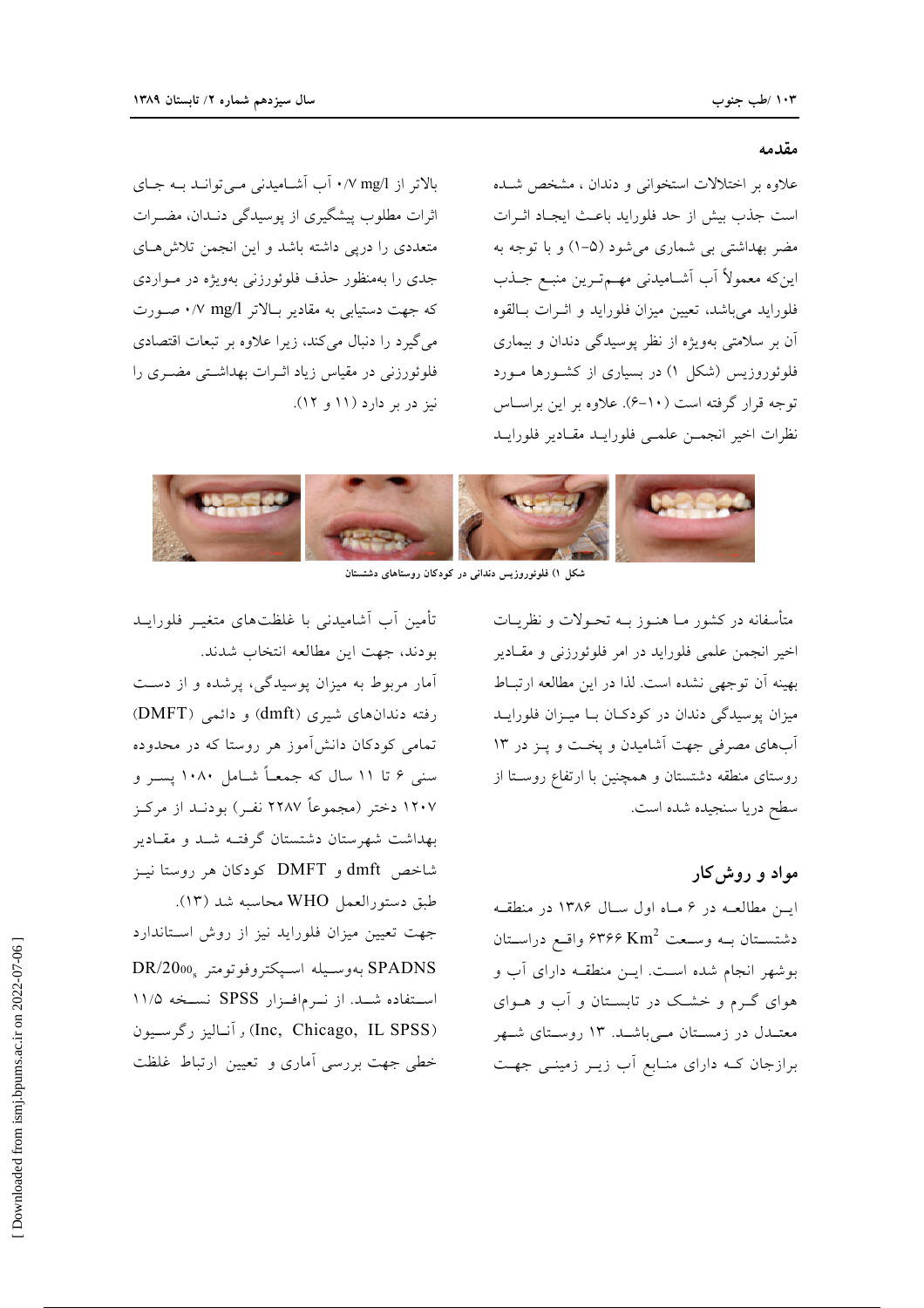فلورایــد در آب آشــامیدنی و ارتفــاع روســتاها از سطح دریا با میزان دندانهای پوسیده، پرشده و از دست رفته دائمی (D<sub>t</sub>) و همچنین میزان دندانهای پوسیده، پرشده و از دست رفته شیری  $(d_t)$  کودکان استفاده شد.

#### يافتهها

جمعیت و تعداد کودکانی که در هر روستا مورد آزمایش قرار گرفتهاند در جدول ۱ نشان داده شده است. بیشترین جمعیت کودکان بررسی شده مربوط به روستای دالکی با تعداد ۷۲۰ نفر بود که میانگین فلوراید آب آشامیدنی روستا ۲/۰۷ میلی گرم بر لیتر بود  $d_t$  و میانگین  $D_t$  کودکان روستا نیز تقریباً معادل کودکان بود و پایینترین جمعیت کودکان بررسی شده مربوط به روستای کفتارو با تعداد ۱۲ نفر بود که

میانگین فلوراید آب آشامیدنی آن ۱/۶۶ میلیگرم بر  $d_t$  لیتر بود که در این روستا میزان  $D_t$  از میانگین میزان بیشتر بود. همان طور که در جدول ۱ مشاهده می شود دو روستای دالکی و کفتارو به ترتیب دارای بیشترین و کمترین جمعیت روستایی نیز بودند که بیشترین مقدار فلوراید مربوط به روستای رودفاریاب با مقدار-۲/۱۲ میلیگرم بر لیتر و کمترین مقدار نیز مربوط به روستای تلخاب به میزان ۰/۹۹ میلی گرم بر لیتر بود. مقادیر  $\mathrm{D_{t}}$  در روستاها در محدوده ۱/۰۸–۱/۴٪ بود که بالاترین میزان در روستای رودفاریاب و کمترین میزان نیز در روستای کلمه مشاهده شد.  $\rm d_{t}$  در روستاها در محدوده ١/١٨-١٧/٠ متغيير بود كه بالاترين ميزان مجدداً در روستای رودفاریاب و کمترین میزان نیز مجدداً در روستای کلمه مشاهده شد.

|            |                   | جمعيت                        |                      | ميانگين                    | ارتفاع             |                              |                             |                          | پسران                       |                                        | دختران                           |                                |
|------------|-------------------|------------------------------|----------------------|----------------------------|--------------------|------------------------------|-----------------------------|--------------------------|-----------------------------|----------------------------------------|----------------------------------|--------------------------------|
| نام روستا  | جمعيت<br>روستا    | كودكان<br>بررسی<br>شده       | دختران/يسران         | سنى<br>كودكان              | از سطح<br>دريا(m   | ميانگين<br>فلورايد<br>(mg/l) | ؞ڸۣ<br>ڗڲڹ<br>$\frac{1}{d}$ | ڛؙػٙۑڹ۩                  | dt                          | Dt                                     | dt                               | Dt                             |
| رودفارياب  | <b>IVAQ</b>       | ۲۳۴                          | 1/77                 | $\Lambda/\Upsilon$         | ۶۶.                | Y/Y                          | $1/\lambda$                 | $\sqrt{\cdot A}$         | 1/1V                        | 1.94                                   | 1/1AV                            | 1/194                          |
| دهرود سفلى | <b>1414</b>       | ۲۲۴                          | 1/49                 | $\wedge/\cdot\curlyvee$    | $V\Delta Y$        | Y/11                         | $1/\cdot V$                 | $1/\cdot 7$              | 1/607                       | $1/\cdot 70$                           | $1/4$ AV                         | 1/170                          |
| دالكى      | $V \cdot 5A$      | $VT$ .                       | .49                  | $\Lambda/\Upsilon\Upsilon$ | ٩.                 | $Y/\cdot V$                  | $\cdot$ /٣۵                 | $\cdot$ /٣١              | .709                        | $\cdot$ / $\uparrow$ \ $\wedge$        | .744                             | $\cdot$ /۳ $\cdot$ ۳           |
| تنگ ارم    | <b>TTTF</b>       | $\uparrow \uparrow \uparrow$ | 1/19                 | A/Y                        | $\Lambda\Lambda$ ۴ | $Y/\cdot$                    | $\cdot$ /۶۲                 | $\cdot/\Lambda$ ۴        | $\cdot$ /۶۲۱                | $\cdot$ /VAV                           | .7919                            | $\cdot$ / $\land\land\Diamond$ |
| شلدان      | $\mathbf{Y}$ .    | $\hat{\tau}$                 | $1/\cdot 7$          | $V/\Upsilon$               | ۵۷۲                | 1/AV                         | $\cdot/\lambda\Delta$       | 1/27                     | $\cdot/\Lambda\cdot$        | 1/4                                    | $\cdot$ / $\wedge$ 9 $\vee$      | .409                           |
| بوشكان     | 1991              | <b>IAV</b>                   | 1/10                 | $\Lambda/\bullet\Lambda$   | ۵٨٨                | 1/AV                         | $\cdot$ / $\vee\uparrow$    | .99                      | $\cdot$ / $9\land\Diamond$  | $\cdot$ / $V$ $V$                      | $\cdot$ / $\vee$ $\circ$ $\circ$ | $\cdot$ /۶۴                    |
| دهرود عليا | $4\lambda\lambda$ | 174                          | $\cdot$ /9)          | $V/\Lambda$ ۴              | VAQ                | $1/\Lambda$                  | $\cdot$ /VA                 | $\cdot$ / $\vee\uparrow$ | $\cdot$ / $\vee$ $\vee$     | $\cdot$ / $\vee$ $\vee$                | $\cdot$ / $\wedge$ $\wedge$      | $\cdot$ / $\vee\,\uparrow$ /   |
| كلمه       | 1911              | $\gamma \gamma \gamma$       | $\cdot/\Lambda$ ٩    | A/YQ                       | ۳۹۵                | 1/8V                         | $\cdot$ / $\vee$            | $\cdot/\gamma$           | $\cdot/\gamma$              | $\cdot / 104$                          | $\cdot$ /\V                      | $\cdot$ /170                   |
| كفتارو     | ١۵٨               | $\lambda$                    | $\sqrt{\cdot \cdot}$ | V/91                       | 900                | 1/88                         | .79                         | $\cdot$ /۳ $\vee$        | $\cdot$ /۲۷۳                | $\cdot$ / $\uparrow$ $\wedge$ $\wedge$ | $\cdot \wedge \cdot \wedge$      | $\cdot$ /۳۵۳                   |
| طلحه       | <b>YQQA</b>       | ۲۴۴                          | .40                  | $\Lambda/\Upsilon$         | ۴۴۹                | 1/80                         | .799                        | $\cdot$ /V)              | $\cdot$ / $57V$             | $\cdot$ / $9$ AV                       | $\cdot$ NOS                      | $\cdot$ / $V^{\ast}$           |
| امامز اده  | ۲۶۴               | ۲۱                           | 1/87                 | $V/\Upsilon\Upsilon$       | ۵۲۴                | 1/79                         | $\cdot$ /۲۹                 | $\cdot$ /٢ $\wedge$      | $\cdot$                     | $\cdot$                                | .709                             | $\cdot$ /٢۴٧                   |
| خیر ک      | ۴۴۴               | ۲۶                           | 1/19                 | $V/Y$ ۵                    | 111.               | 1/1                          | $\cdot$ /٣١                 | $\cdot$ /٢٢              | $\cdot \wedge \cdot \wedge$ | $\cdot$ /۲ $\cdot$ ۲                   | $\cdot$ / $\uparrow$ \ $\vee$    | .7779                          |
| تلخاب      | ra.               | ۲۶                           | $\sqrt{\cdot \cdot}$ | $V/\Upsilon\Upsilon$       | VT9                | .499                         | $\cdot$ / $\approx$ $\circ$ | $\cdot$ / $\circ$        | $\cdot/\vee\cdot\wedge$     | $\cdot/\vee\cdot\wedge$                | $\cdot$ /09 $\wedge$             | $\cdot$ / $9\vee$ 9            |

جدول ۱) جمعیت، میزان فلوراید و میزان پوسیدگی دندانهای شیری و دائمی کودکان در ۱۳ روستای منطقه دشتستان

در جدول ۲ ضریب همبستگی میزان فلوراید آب آشامیدنی با میانگین دو شاخص dmft و DMFT در گروههای سنی دختران و پسران نشان داده شده

ن و همانطور که مشخص است این دو شاخص با میزان فلوراید آب آشامیدنی دارای همبستگی مستقیم ضعیفی بودند. این همبستگی در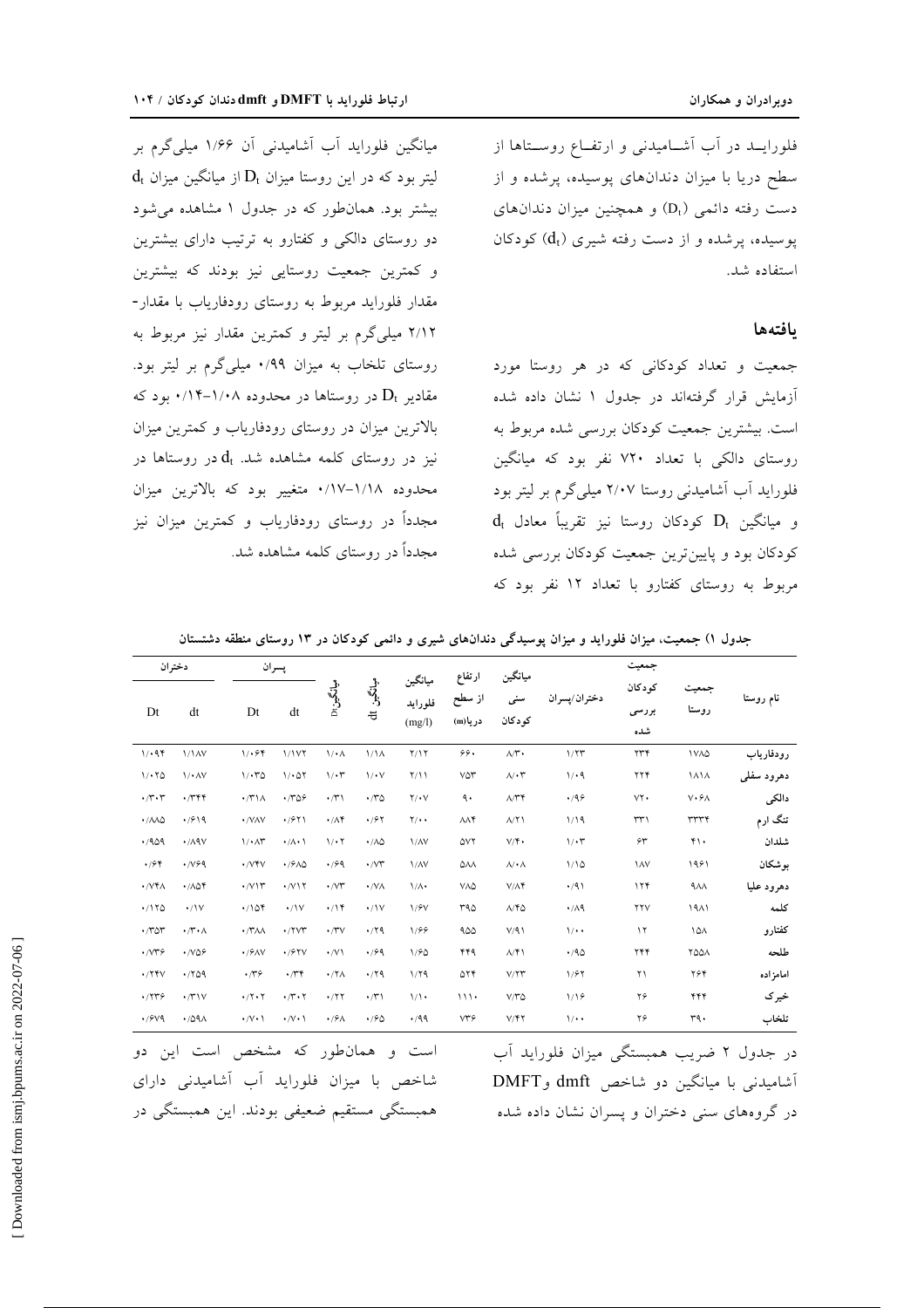مورد میانگین میزان فلوراید آب آشامیدنی با میانگین دو شاخص dmft وDMFT بدون در نظر گرفتن جنس نيز مستقيم اما ضعيف بود. ارتباط ارتفاع روستا از سطح دريا با ميزان پوسيدگي دندانهای شیری و دائمی نیز در جدول ۲ نشان داده شده است که در این مورد نیز ارتباطی معنی داری مشاهده نشد.

ىحث

در مطالعات دیگری که در ایران، در دو منطقه جداگانه، انجام شده است میزان فلوراید در یک منطقه در محدوده ۰/۱۲-۰/۳۹ میلیگرم بر لیتر (۱۰) و در منطقه دیگر در محدوده ۲/۱۷–۲/۱۲ میلیگرم بر لیتر متغییر بوده است (۱۴). آنالیز رگرسیون خطی در این مطالعه بیانگر ارتباط خطی ضعیف و مستقیمی بین میزان فلوراید و مقادیر  $\mathrm{D_{t}}$  و  $\mathrm{d_{t}}$  بود و با افزایش میزان فلورايد مقادير  $\mathrm{D_{t}}$  و  $\mathrm{d_{t}}$  نيز افزايش يافتند (جدول ٢).

جدول۲) ضرایب همبستگی میزان  $\mathbf{D}_\mathrm{t}$  و  $\mathrm{d} \mathrm{t}$  با میزان فلوراید، ارتفاع از سطح دریا و درصد جمعیت کودکان ۱۱– ۶ سال

| درصد جمعیت<br>کودکان ۱۱ - ۶<br>سال | ارتفاع از<br>سطح دريا            | ميزان<br>فلورايد  |                                                                    |
|------------------------------------|----------------------------------|-------------------|--------------------------------------------------------------------|
| $\cdot$ /۳۸۷                       | $\cdot/\cdot \backslash \Lambda$ | $\cdot$ /۲ $\vee$ | میانگین $\mathbf{D}_\mathrm{t}$ دختران و پسران                     |
| ٠/٣۶٥                              | $\cdot/\cdot\cdot$ q             | $\cdot$ /۲۵۷      | میانگین d <sub>t</sub> دختران و پسران                              |
| -                                  | $\qquad \qquad -$                | <b>./۲۶V</b>      | $\mathbf{D}_t$ ميانگين $\mathbf{D}_t$ دختران                       |
| -                                  | -                                | .709              | $\mathbf{d}_{\mathrm{t}}$ میانگین $\mathbf{d}_{\mathrm{t}}$ دختران |
| -                                  | $\qquad \qquad -$                | .7799             | ميانگين D <sub>t</sub> پسران                                       |
| -                                  | -                                | .7774             | سيانگين $\mathbf{d}_{\rm t}$ پسران                                 |

ارتباط در سطح 0.05 (P-value) معنى دار است.

مقادیر نشان داده شده در جدول مقادیر r (ضرایب همبستگی) میباشد.

مقادیر فلوراید در مقابل پوسیدگی دندانی دختران و پسران در سنین مختلف در ۱۳ روستا در جدول ۲ نشان داده شده است و مشخص است که ارتباط خطی ضعیف و مستقیمی بین میزان فلوراید با مقادیر

یوسیدگی دندانهای دائمی (D<sub>i</sub>) و شیری (d<sub>t</sub>) وجود دارد. علاوهبر آن در مورد ارتباط میزان فلوراید با میانگین کلی  $\rm d_{t}$  ,  $\rm D_{t}$  در هر روستا نیز بدون توجه به سن و جنس ارتباط خطی ضعیف و مستقیمی مشاهده شد (جدول ۲). البته این نتایج در مقادیر فلوراید بالاتر از ۱ میلیگرم بر لیتر بدست آمده است. در مطالعهای که در عربستان سعودی نیز انجام گرفت دلالت بر وجود میزان پوسیدگی بیشتر در غلظتهای بالاتر ۱ میلی گرم بر لیتر فلوراید بود (۷). در مطالعه دیگری که در ایران انجام گرفت مشخص شد که مصرف آبهای آشامیدنی دارای ۱/۳ میلیگرم بر ليتر فلورايد تأثير بسيار اندكي در جلوگيري از يوسيدگي دندان دارد (١۵).

تجزیه و تحلیل دیگری که در این مطالعه انجام گرفت، بررسی ارتباط ارتفاع روستا از سطح دریا با میانگین کلی میزان پوسیدگی دندان در هر روستا بود که مشخص شد میان این دو عامل ارتباط معنیداری وجود ندارد (جدول ٢). در اين بررسي مشخص شد که بین درصد جمعیت کودکان ۱۱–۶ سال نسبت به کل جمعیت روستا با میانگین  $\mathrm{D_{t}}$  و  $\mathrm{d_{t}}$  یک ارتباط مستقيم وجود دارد (جدول ٢). علت اين امر مي تواند پایین بودن مراقبتهای بهداشت دهان و دندان در روستاهای دارای جمعیت بیشتر باشد.

در یک مطالعه در شهر بوشهر حتبی در مقادیر پایین فلوراید آب آشامیدنی نیز میزان فلوئوروزیس دندانی بالا مشاهده شد (۱۶). با توجه به نتایج بدست آمده پیشنهاد می شود بهدلیل وجود مقادیر بالای فلوراید موجود و مشکلات فلوئوروزیس در این منطقه (شکل ۱)، مطالعات گستردهای در زمینه احتمال وجود مشكلات اسكلتى و دندانى و ارتباط آن با تغذیه و همچنین ترکیبات غیرآلی آب بهویژه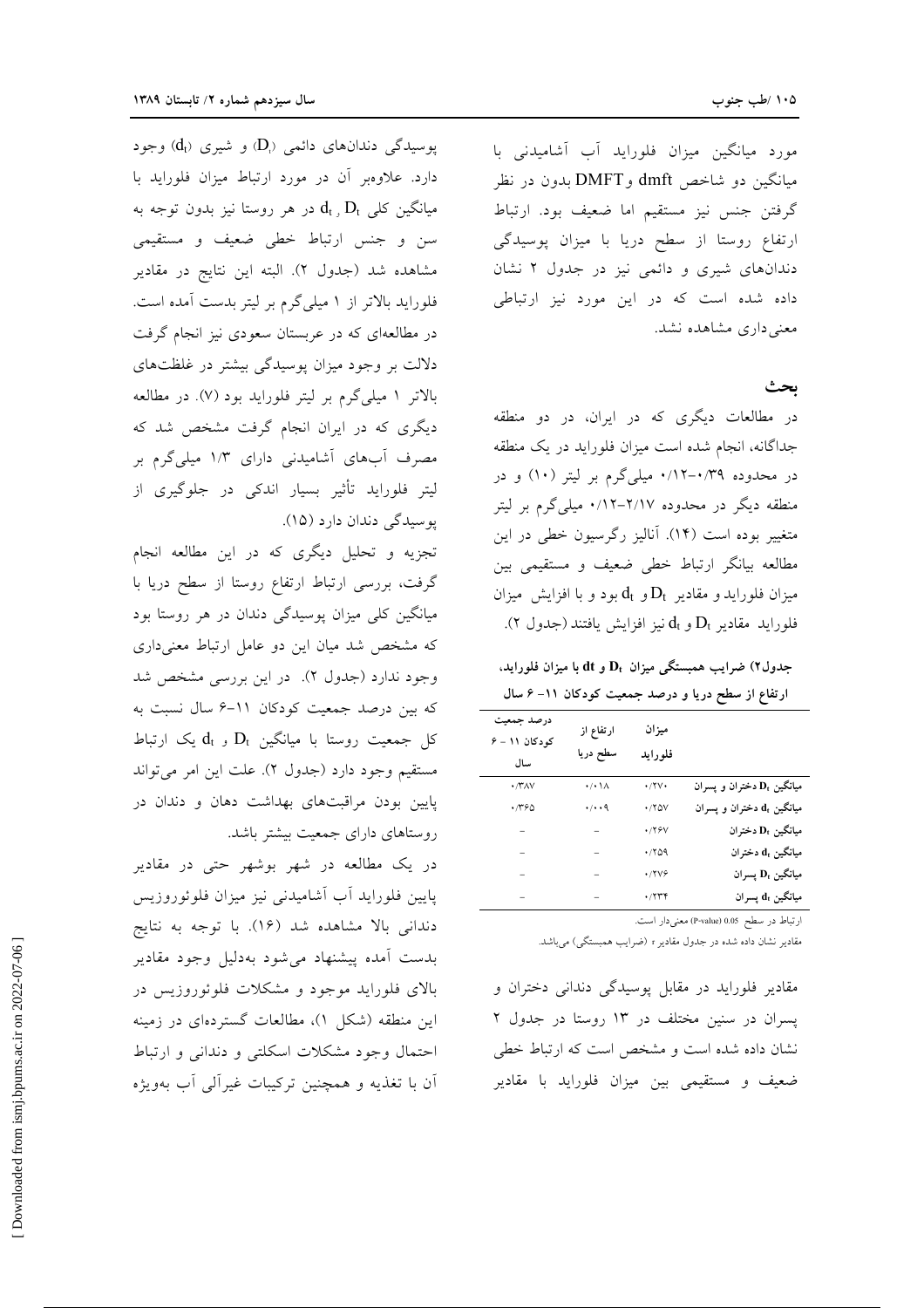نویسندگان این مقاله از حمایتهای مالی و مساعدتهای

معاونت و مدیریت محترم پژوهشی دانشگاه علوم پزشکی

بوشهر و همچنین همکاری پرسنل شبکه بهداشت

شهرستان برازجان بهويژه جناب آقايان دكتر يوررمضان،

مهندس صالحی و سرکار خانم رؤیا شعرا و سرپرست و یرسنل آب و فاضلاب روستایی شهرستان دشتستان

وهمچنین پرسنل آزمایشگاه شیمی گروه مهندسی بهداشت

محیط دانشگاه علوم یزشکی تهران کمال تشکر را دارند.

تشکر و قدردانی

فلورايد انجام شود. علاوهبر أن با توجه به شرايط آب و هوایی گرم منطقه دشتستان و همچنین مصرف بالای چای با غلظتهای متوسط فلوراید (١٧و ١٨)، پیشنهاد می شود جهت مصارف آب ۔<br>آشامیدنی از منابع جایگزین از جمله آبهای .<br>بطری شده حاوی مقادیر فلوراید کم استفاده شود (١٩). البته می توان از روشهای شیمیایی جهت حذف فلوراید آب در این منطقه استفاده کرد که با توجه با هزینههای بالا، در این منطقه توصیه .<br>نمیشود. از جمله توصیههای دیگر مولفین خودداری مراکز بهداشتی این مناطق در توزیع دهان شويههاي حاوي فلورايد در اين مناطق مي باشد.

### **References:**

- 1.Guo XY, Sun GF, Sun YC. Oxidative stress from fluoride-induced hepatotoxicity in rats. Fluoride 2003; 36: 25-9.
- 2. Shivarajashankara YM, Shivashankara AR, Rao SH, et al. Oxidative stress in children with endemic skeletal fluorosis. Fluoride 2001; 34: 103-7.
- 3. Shivarajashankara YM, Shivashankara AR, Bhat PG, et al. Effect of fluoride intoxication on lipid peroxidation and antioxidant systems in rats. Fluoride 2001; 34: 108-13.
- 4. Rzeusk R, Chlubek D, Machoy Z. Interactions between fluoride and biological free radical reactions. Fluoride 1988; 31:43-5.
- 5. Wu C, Gu X, Ge Y, et al. Effects of fluoride and arsenic on brain biochemical indexes and learning-memory in rats. Fluoride 2006; 39: 274-9.
- 6. Wondwossen F, Astrøm AN, Bjorvatn K, et al. The relationship between dental caries and dental fluorosis in areas with moderate-and high-fluoride drinking water Ethiopia. Community Dent oral in Epidemiol 2004; 32: 337-44.
- 7. Aldosari AM, Wyne AH, Akpata ES, et al. Caries prevalence and its relation to water fluoride levels among school children in Central Province of Saudi Arabia. Int Dent J 2004; 54: 424-8.
- 8. Budipramana ES, Hapsoro A, Irmawati ES, etal. Dental fluorosis and caries prevalence in the fluorosis endemic area of Asembagus. Indonesia Int J Paediatr Dent 2002; 12: 415-22.
- 9. Narbutaitė J, Vehkalahti MM, Milčiuvienė S. Dental fluorosis and dental caries among 12-yr-old children from high-and low-fluoride areas in Lithuania. Eur J oral Sci 2007; 115: 137-42.
- 10. Mahvi AH, Zazoli MA, Younecian M, et al. A. Survey of fluoride concentration in drinking water sources and prevalence of DMFT in the 12 years old students in Behshahr city. J Med Sci 2006; 6: 658-61.
- 11.Osmunson **B**. Water fluoridation intervention: dentistry's crown jewel or dark hour?. Fluoride 2007: 40: 214-21.
- 12. Carton RJ. Review of the 2006 United States National Research Council report: Fluoride in drinking water. Fluoride 2006;  $39:163-72.$
- 13. World Health Organization. Oral health survey: Basic methods. 4th ed, Geneva: WHO; 1997, 11-3.
- 14. Nouri J, Mahvi AH, Babaei A, et al. Regional pattern distribution of groundwater fluoride in the Shush aquifer of Khuzestan County, Iran. Fluoride 2006;  $39:321-5.$
- 15. Meyer-Lueckel H, Paris S, Shirkhani B,